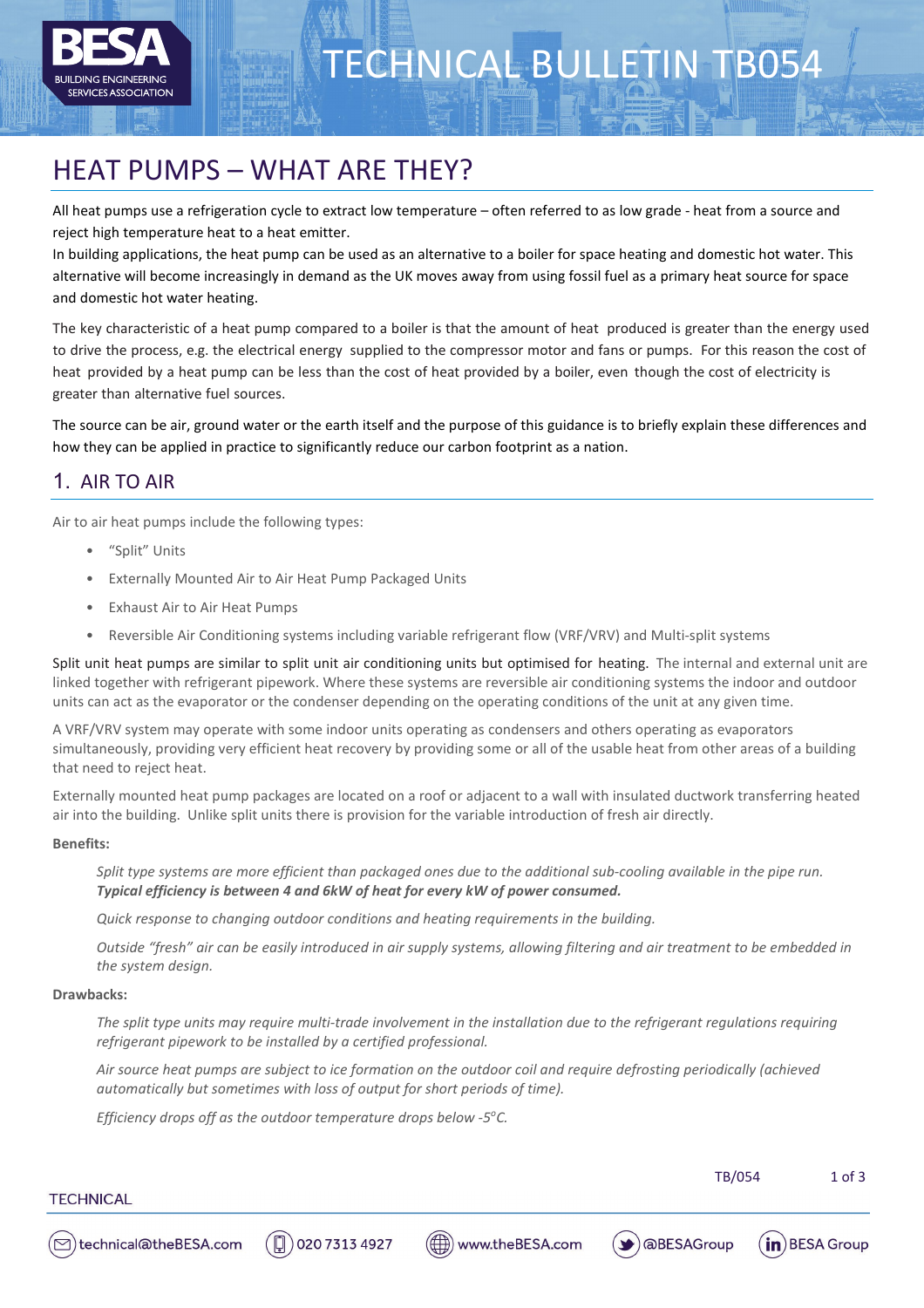# 2. AIR TO WATER

The most common type of heat pump in use, predominantly used in the domestic market due to their similarity in design to the traditional gas/oil boilers in use in the UK housing market, air to water heat pumps include the following types:

- Air to water heat pump packages "monoblock" units
- Air to Water "split" systems
- Exhaust air to water heat pumps

Air to water heat pumps are usually provided as unitary packages for external mounting or as split units with only the evaporator unit mounted outside.

Indoor heating can be supplied by traditional radiators (although they need to be substantially larger than when using gas/oil boilers to heat the property) or by underfloor heating. They normally have to run at lower flow temperatures than traditional systems to achieve the energy efficiency levels published so are best suited to new-build, heavily insulated, homes. They are slow to react to fluctuating outdoor temperatures or indoor needs due to the lower flow temperatures.

#### **Benefits:**

*Split type systems are more efficient than packaged ones due to the additional sub-cooling available in the pipe run. Typical efficiency is between 3.5 and 5kW for split type and 3 and 4.5kW for monoblock type for every kW of power consumed.*

*Look like traditional heating systems so are more readily accepted by householders.*

#### **Drawbacks:**

*The split type units may require multi-trade involvement in the installation due to the refrigerant regulations requiring refrigerant pipework to be installed by a certified professional.*

*Air source heat pumps are subject to ice formation on the outdoor coil and require defrosting periodically (achieved automatically but sometimes with loss of output for short periods of time).*

*Slow response time when changing outdoor temperatures change the heating demand on a property.*

*Slow to heat from cold at start-up if heating has been switched off for a period of time.*

*Efficiency drops off as the outdoor temperature drops below -5°C.* 

# 3. GROUND SOURCE / GEOTHERMAL

Ground source systems use one of two systems for heat extraction:

- Boreholes drilled into the ground at typical depths between 40 and 100m, with plastic tubes inserted into them to allow a flow and return of a water-based solution.
- Shallow trenches dug at around 1.2m deep into which a long looping plastic pipe, normally referred to as a "slinky", is laid and buried.

The heat from the ground is absorbed by the water solution flowing through the pipes in both cases. They work on the principal that, in the UK, the ground temperature approximately 1m below ground is relatively stable all year round, regardless of the air temperature and weather conditions being experienced above ground. This enables a heat pump to work in stable conditions year round, enabling design to be optimised for those conditions.

Normally connected to a heat pump transferring heat via water into the building and delivering heat through underfloor heating circuits, or traditional style radiators in the same way that an air to water system described in section 2 does, they can also be connected to heat pumps delivering air heating in the same way as described in section 1 does.

TB/054 2 of 3

`M

**TECHNICAL**